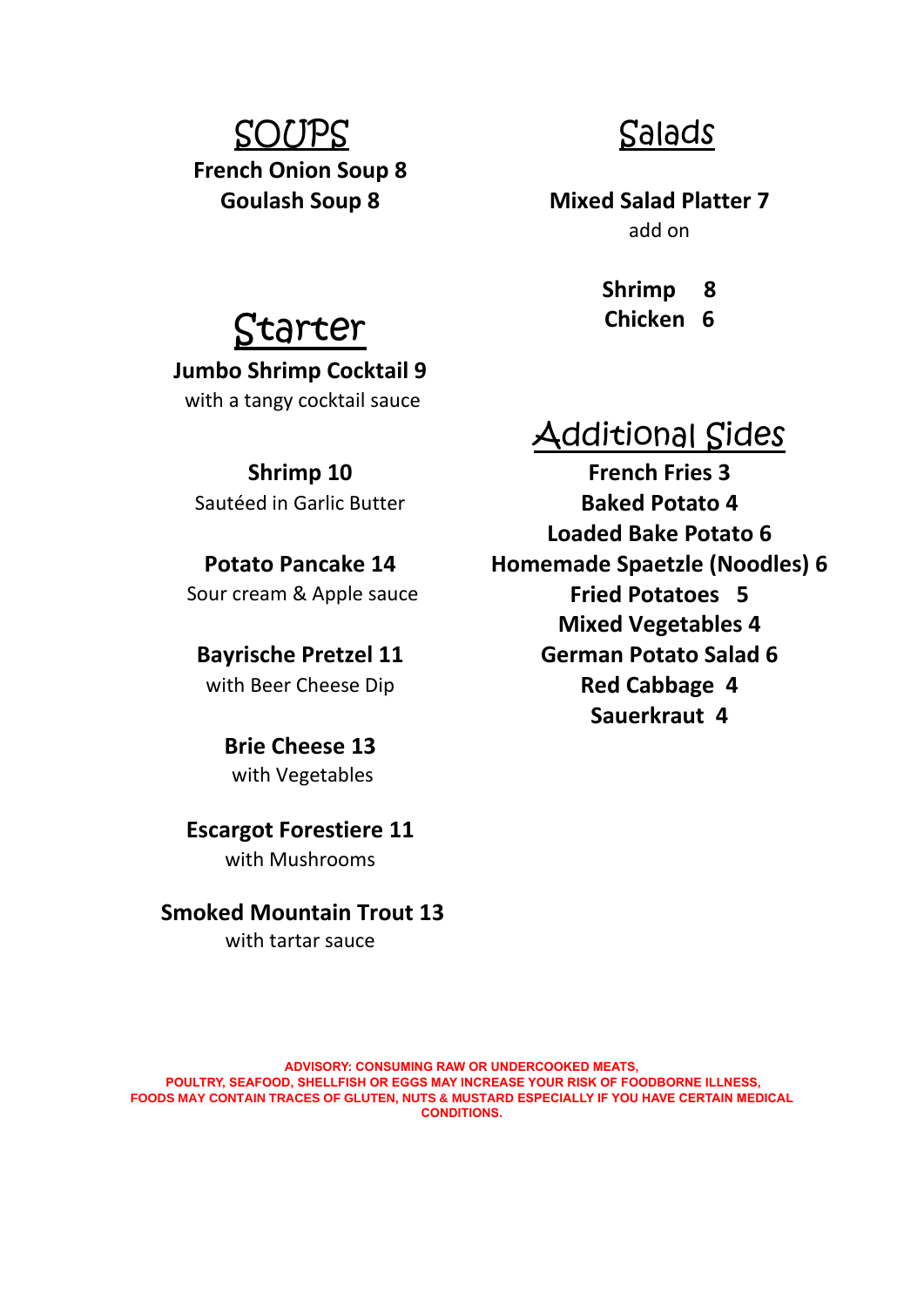## German Specials Haus Specials Ĩ

**Sauerbraten 21 Grilled Liver 21** with Potato Dumpling & Red Cabbage with fried Potatoes & Onions

with Spaetzle & Sauerkraut with Sauerkraut &

**Beef Roll** 23 with Spaetzle & Red Cabbage **House Platter 22** 

Round beef with creamy horseradish sauce potatoes, carrots & broccoli.

**Pork Hocks for Two 41** with Sauerkraut & German Potato Salad **Mix Grill for Two 55**

Sauerbraten, Schweinebraten, Beef Roll served with fried Potatoes Smoked Pork Chops, Garlicwurst Porkschnitzel served with **Wurst Sampler Platter 22** Spaetzle, Sauerkraut,Red Cabbage & Bratwurst, Garlicwurst & Weisswurst

**Schweinebraten 20 Homemade Garlic Wurst** 19 German potato Salad

Bratwurst,Garlicwurst **Tafelspitz 19** Smoked Pork Chops with Sauerkraut,German Potato Salad

### **Holzfaellersteak 24**

**Hungarian Goulash 21** Grilled Pork Loin on Toast with with Spaetzle & Red Cabbage Mushrooms Onions, Bacon & one Choice of Side

A variety seasoned grilled meat, **Sampler Platter for Two 46** Chicken, Pork, Beef, Smoke Pork Chop

German Potato Salad Sauerkraut & German Potato Salad

**Smoke Pork Chops 20** Sauerkraut & German potato Salad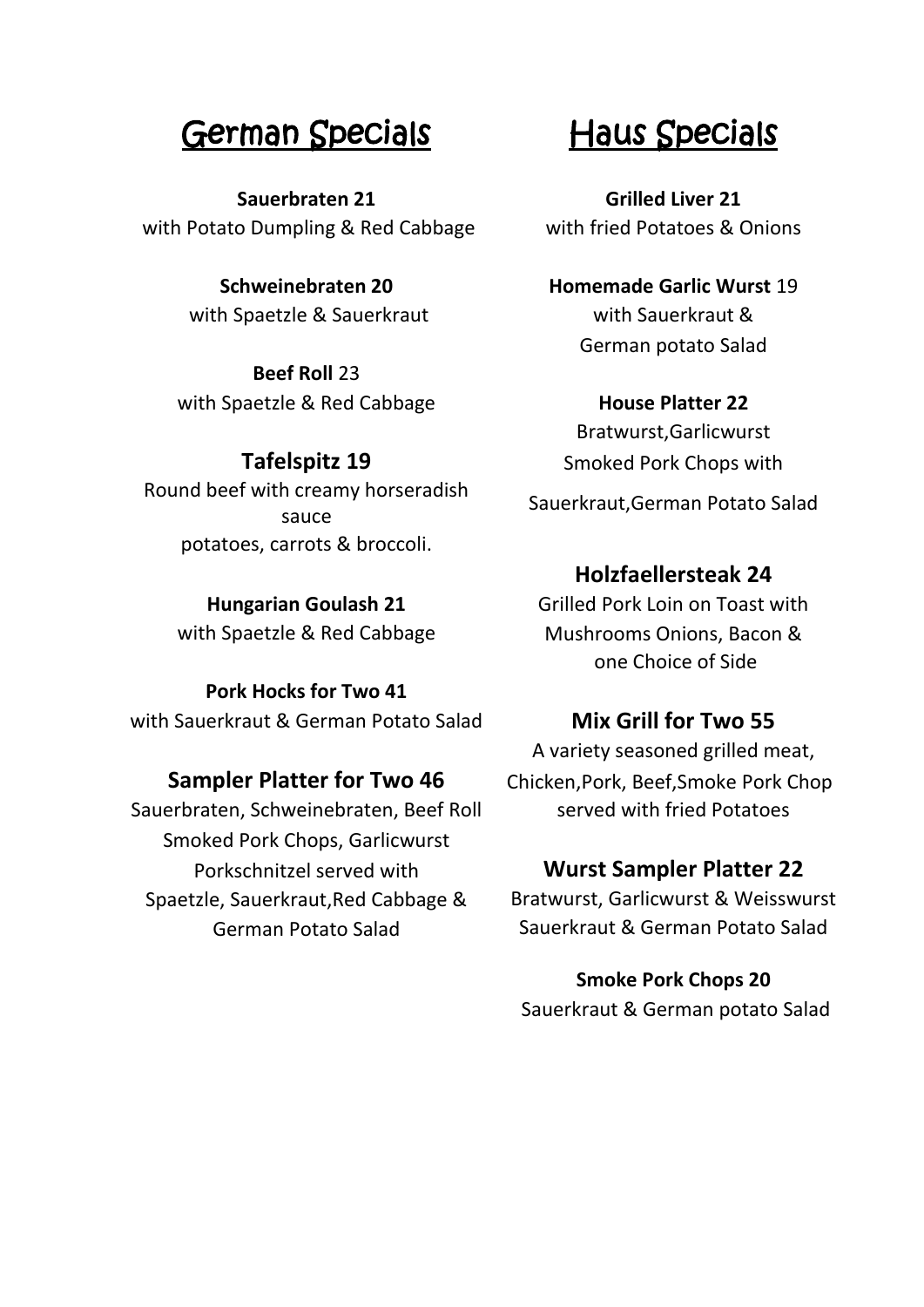## Pork Specials i<br>-

**Whole grilled Pork Tenderloin 25 Pork Schnitzel 17** 

with fresh Garlic & one Choice of Side 8 ane Choice of Side

## **Grilled Pork Loin 21 Jaeger Schnitzel 21**

with Herb Butter & one Choice of Side with Mushroom cream Sauce &

## **Bauernpfaennle 23 Gypsy Schnitzel 21**

Grilled Pork Loin with Bacon & Tomato cream Sauce, overbaked with Cheese & one Choice of Side

Grilled Pork Tenderloin with Bacon & Mushroom Cream Sauce

& one Choice of Side

## **Rouberspiess 23**

Grilled Pork Loin, Red Pepper & Onion with Spicy Gypsy Sauce

> **Baby Back Ribs 19** one choise of side

# **Poultry**

**Grilled Chicken Breast 18** with Mushroom Creme Sauce & one Choice of Side

> **Chicken Cordon Bleu 21** one Choice of

one Choice of Side

with Paprika, Mushrooms, Onions red Sauce& one Choice of Side

**Hauspfaennle 23 Bavarian Schnitzel 21** with Creamy Onion Sauce & one Choice of Side

# Veal

\***Wiener Schnitzel 25** & one Choice of Side

**Chicken Schnitzel 19** breaded & Fried & one Choice of Side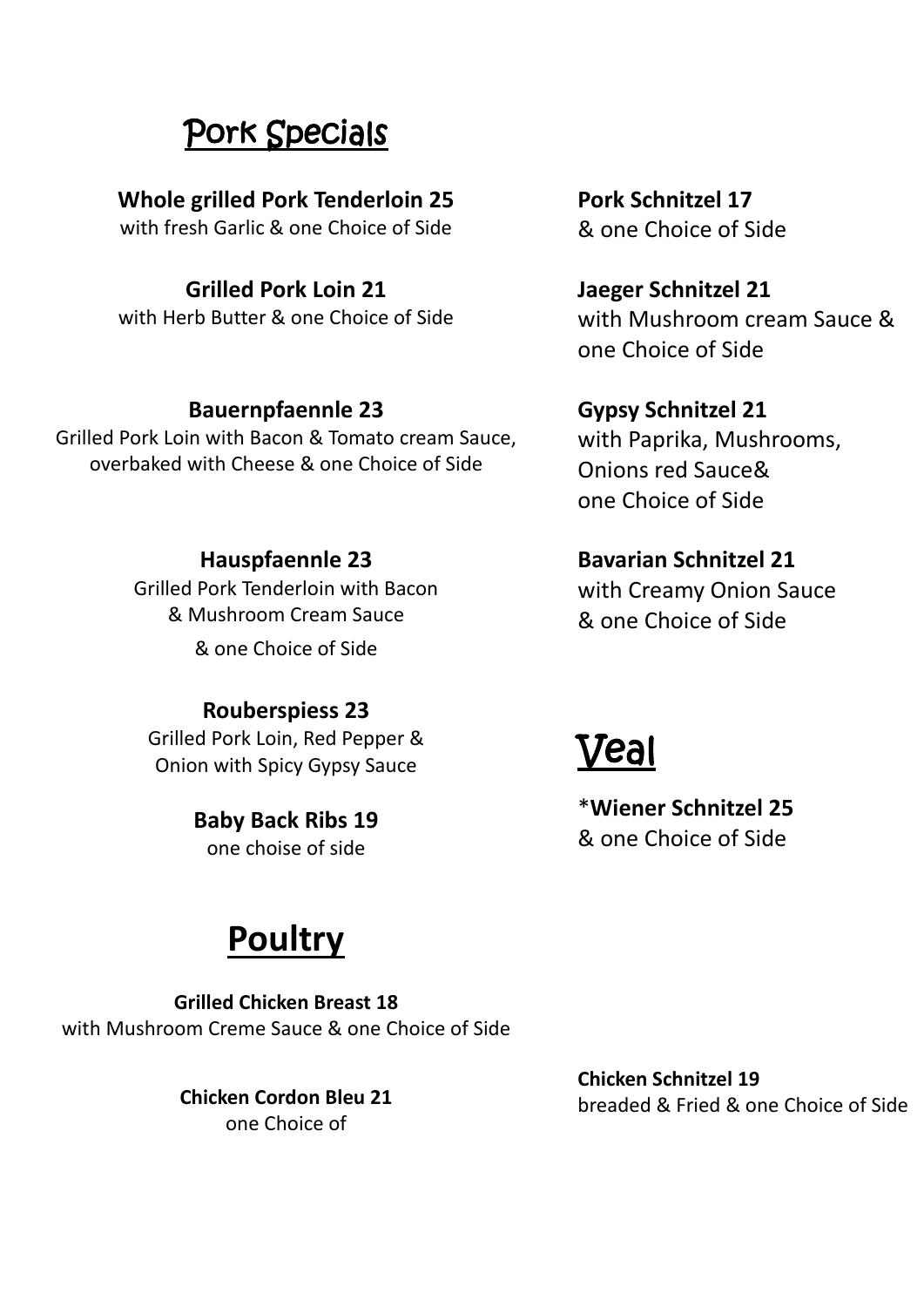# Angus Beef Steaks

**Grilled Angus Beef Strip Steak 30** with Herb Butter (12oz) & one Choice of Side

**Grilled Angus Beef Prime Rib 32** with Herb Butter (12oz) & one Choice of Side

## **Grilled Angus Beef Ribeye Steak 32**

with Herb Butter (12oz) & one Choice of Side

**Great Steak Addition: Sautéed Mushrooms 4, Roasted Onions 3, Sautéed Garlic Shrimps 6, Roasted Onion and Bacon 5**

## Seafood

**Grilled Salmon 22** in Foil with Potatoes, Garlic Butter & Almonds & one Choice of Side

### **Fresh Mountain Trout 23**

Pan Fried, Almonds & Dill Sauce & one Choice of Side

**Fish Platter for Two 46** Trout, Salmon, Catfish & Shrimp with Almonds in Garlic Butter

**Side Items: Spaetzle, Fried Potatoes, Red Cabbage, Sauerkraut, German potato Salad, French Fries, Fresh Vegetables (Green Beans, Broccoli, Carrot)**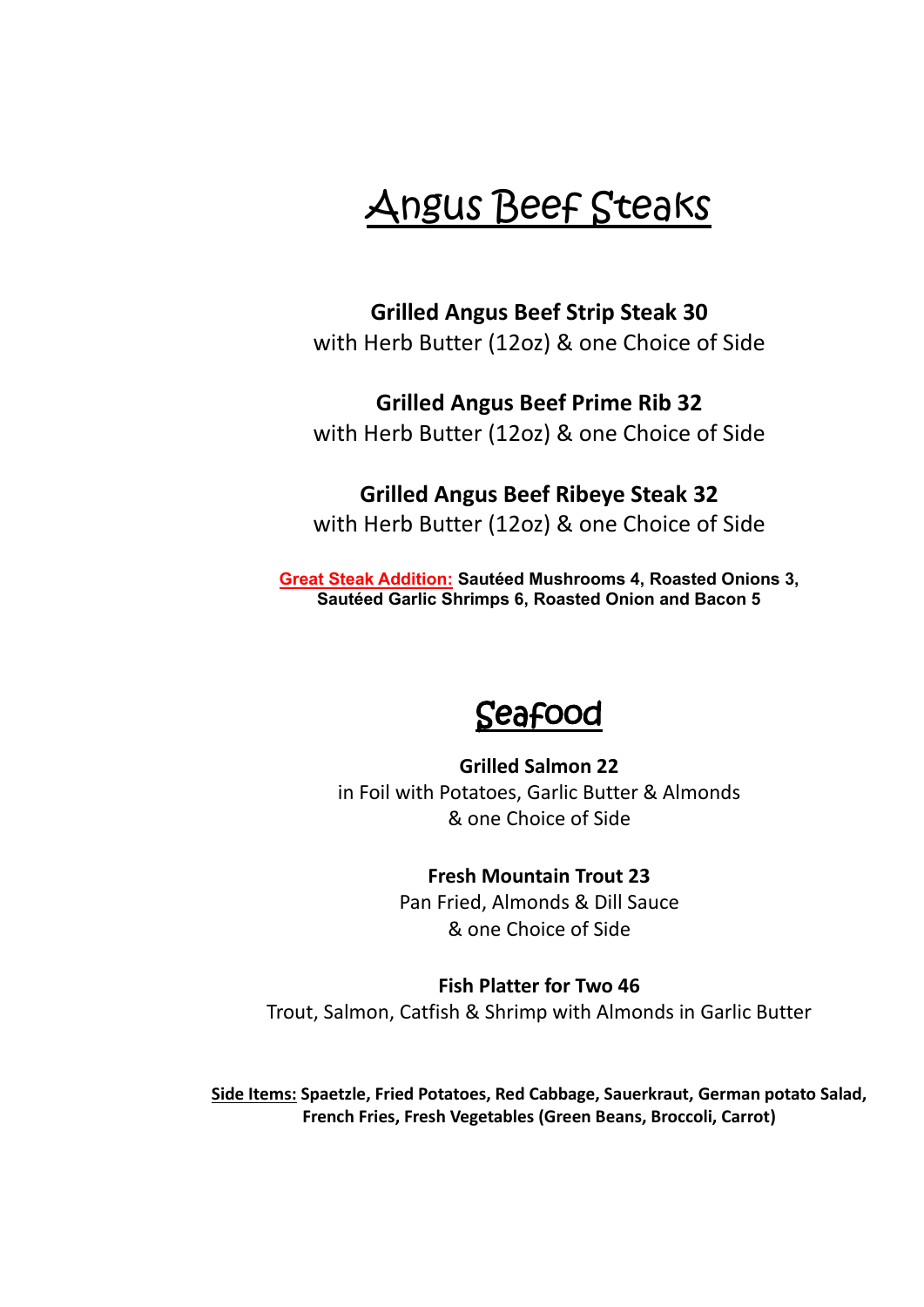## Lunch

### **Baby Back Ribs 10**

with French Fries

**Homemade Garlicwurst 12** Sauerkraut & German Potato Salad

## **Grilled Bratwurst 11**

Sauerkraut & German Potato Salad

## **Smoked Pork Chop 11**

Sauerkraut & German Potato Salad

## **Hungarian Goulash 13**

Baked Potato & Red Cabbage

### **Chicken Wings 9** French Fries

## **Lunch Spätzle 12**

Bacon, Cheese & Onion

## **Spätzle Gratin 10**

Mozzarella Cheese over baked

## **Pork or Chicken Schnitzel 13**

Choose one Jäger gravy, Bavarian gravy or Gypsy gravy & One Choice of Side

## **Chef Schnitzel 14**

Onion, Mushrooms over baked with Cheese. (Not modifiable) & One Choice of Side

**Side Items: Spaetzle, Fried Potatoes, RedCabbage, Sauerkraut, German potato Salad, French Fries, Fresh Vegetables (Green Beans, Broccoli, Carrot)**